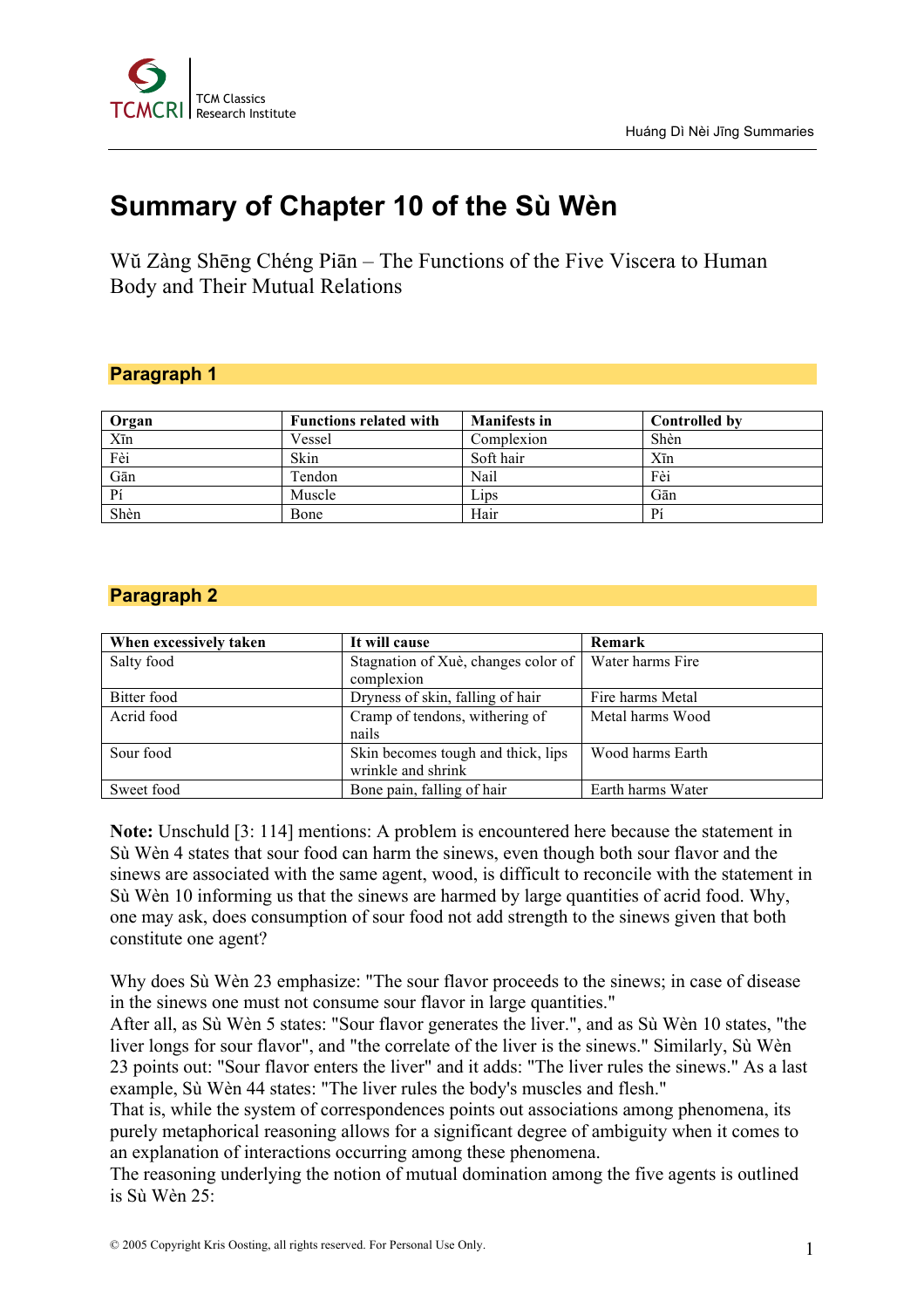

When wood meets metal, it is felled. When fire meets water, it is extinguished. When soil meets wood, it is penetrated. When metal meets fire, it is destroyed. When water meets soil, it is interrupted in its flow.

# **Paragraph 3**

The five colours for distinguishing the fatal diseases.

The patient will die, when the complexion is:

- Green and black, like colour of a dying plant.
- Yellow like the fruit of unripe citron.
- Black like coal.
- Red like blood in stagnation.
- White like a piece of dry bone.

#### **Paragraph 4**

The appearances of vitality of the five viscera.

The patient will live, when the complexion is:

- Green like a bird's green feather (green like jade [4: 42])
- Red like the crown of a rooster.
- Yellow like the belly of a crab.
- White like the lard of a pig.
- Black like the feather of a crow (black like the feathers of a black chicken [4: 43])

| The colour of vitality of: | is:                                        |
|----------------------------|--------------------------------------------|
| Xīn                        | cinnebar wrapped in white thin silk        |
| Fèi                        | something red wrapped in white thin silk   |
| Gān                        | reddish-black wrapped in white thin silk * |
| Pí                         | reddish-yellow wrapped in white thin silk  |
| Shèn                       | purple wrapped in white thin silk          |

\* Maoshing Ni [4: 43] writes: "The color that produces liver qi is like white silk wrapping a green color.

[4: 43] does not mention Fèi.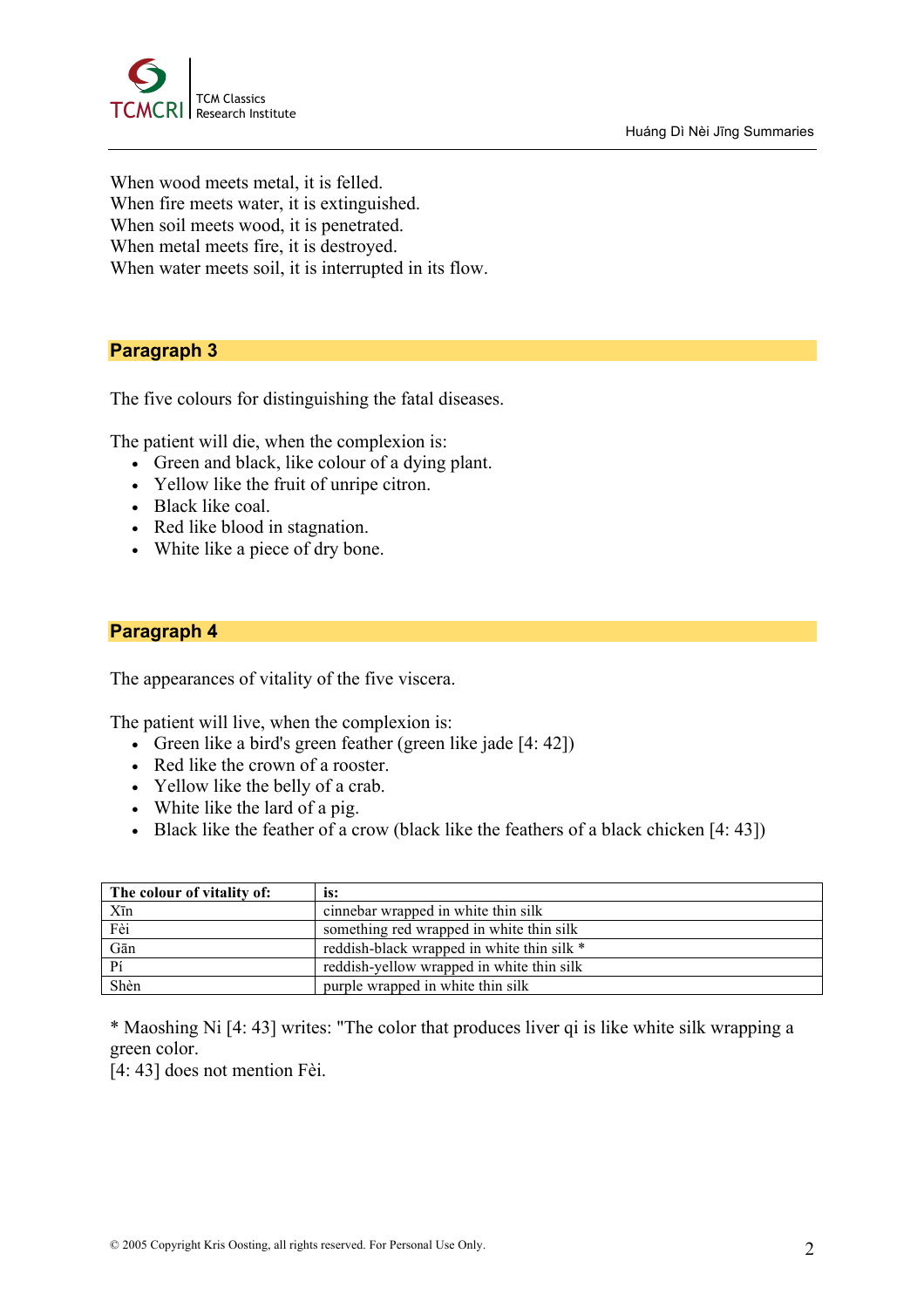

Huáng Dì Nèi Jīng Summaries

# **Paragraph 5**

| Zàng | Colour       | <b>Taste</b>      |
|------|--------------|-------------------|
| Xīn  | Red          | <b>Bitterness</b> |
| Fèi  | White        | Acridness         |
| Gān  | Green        | Sour              |
| Pí   | Yellow       | Sweet             |
| Shèn | <b>Black</b> | Salty             |

#### **Paragraph 6**

All channels and collaterals converge in the eyes.

All marrows lead to the brain.

All tendons lead to Gān.

All blood lead to Xīn.

All the Qì in respiration lead to Fèi.

[4: 43] The four extremities and the twelve joints are the highways of the channels, marrow, tendons, Xuè, and Qì.

Hún (Soul) is the manifestation in the outside world.

#### **Paragraph 7**

Gān stores Xuè.

During the day Xuè circulates throughout the channels and collaterals, because Gān provides Xuè for movement and activities.

At night, when one sleeps), Xuè returns to Gān.

When eyes are nourished with Xuè, they can see.

When feet are nourished with Xuè, they can walk.

When hands are nourished with Xuè, they can grasp.

When fingers are nourished with Xuè, they can carry.

When pathogenic Fēng has an opportunity to invade, because Xuè and Qì are not arriving at the acupoints, it can cause bì/obstruction syndrome and spasms.

There are 12 main joints in the four extremities and 365 small bone joints, excluding the Shūpoints in the twelve channels. These are places for Wèi-Qì to stay. They are also places for Xié-Qì to reside.

Use moxa and acupuncture to dispel the Xié-Qì.

#### **Paragraph 8**

The five determinations  $=$  the pulse conditions of the five Zàng.

To understand the five pulses of the Zàng, one must understand etiology.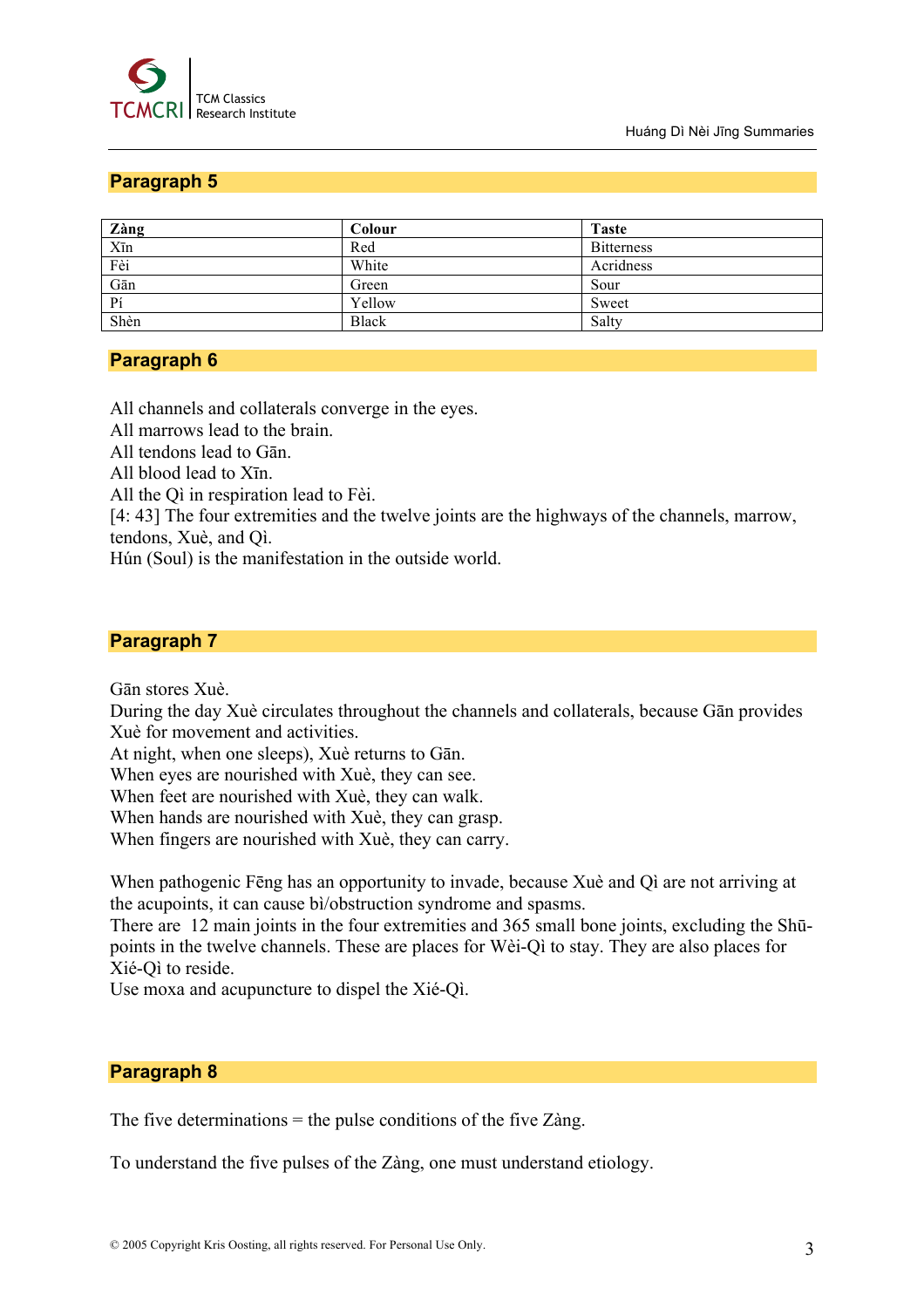

# **Paragraph 9**

| Symptom                        | belongs to                    | disease is in                   |
|--------------------------------|-------------------------------|---------------------------------|
| Headache in upper part of head | Xū lower part, Shí upper part | Zú Shăovīn and Tàiyáng channels |

If the illness worsens, then transmitted to Shèn (kidney). \*

| Symptom                            | belongs to                    | disease is in                   |
|------------------------------------|-------------------------------|---------------------------------|
| Far-sightedness (presbyopia) with  | Shi lower part, Xū upper part | Zú Shàoyáng and Juéyīn channels |
| shaking of the head, blurry vision |                               |                                 |
| and deafness                       |                               |                                 |

If the illness worsens, then transmitted to Gān. \*\*

| <b>Symptom</b>                    | belongs to | disease is in                   |
|-----------------------------------|------------|---------------------------------|
| Fullness and distention of        |            | Zú Tàiyīn and Yángmíng channels |
| abdomen, armpit like being        |            |                                 |
| propped, feels cold in lower part |            |                                 |
| and feels dizzy in upper part of  |            |                                 |
| body                              |            |                                 |

| <b>Symptom</b>                       | belongs to | disease is in            |
|--------------------------------------|------------|--------------------------|
| Cough with rapid breathing, feeling  |            | Shou Yángmíng and Tàiyīn |
| sick in the chest                    |            | channels                 |
| Pain in the chest, pain along spinal |            | Shou Tàiyáng and Shāoyīn |
| column like tearing                  |            | channels                 |

**Note:** Maoshing Ni [4] has another opinion:

\* [4: 44] then transmitted to Gān.

\*\*  $[4:44]$  then transmitted to Pí.

Here we followed the Chinese text.

# **Paragraph 10**

| Complexion | <b>Pulse</b>        | <b>Diagnosis</b>                              | <b>Disease</b>  | Due to             |
|------------|---------------------|-----------------------------------------------|-----------------|--------------------|
| Red        | Shuò and Shí Mài    | Xié-Qì stagnates in                           | Cardiac bì-     | Xīn-Qì being hurt  |
|            |                     | abdomen, hinders the food                     | syndrome        | by worryness.      |
|            |                     | and drink                                     |                 |                    |
| White      | Shuò anf Fú Mài     | $F\hat{e}i = X\bar{u}$ and $X\bar{n} = Shi$ . | Fèi bì-syndrome | Hán and Rè and the |
|            |                     | Xīn is under Fèi, so it is Xū                 |                 | conducting sexual  |
|            |                     | in upper part and Shi in                      |                 | intercourse after  |
|            |                     | lower part.                                   |                 | being drunk.       |
|            |                     | When Xīn-Huŏ is                               |                 |                    |
|            |                     | overabundant, Shén $=$                        |                 |                    |
|            |                     | distracted to cause fright.                   |                 |                    |
| Green      | Cháng and Hong      | Hán in Gān which causes                       | Hepatic bi-     | Hán-Shī (cold-     |
|            | Mài, flicks the     | Xié-Qì to stagnate under the                  | syndrome        | wetness).          |
|            | fingers in the left | heart propping armpits.                       |                 |                    |
|            | and right sides     | (hernia, lumbago, cold feet,                  |                 |                    |